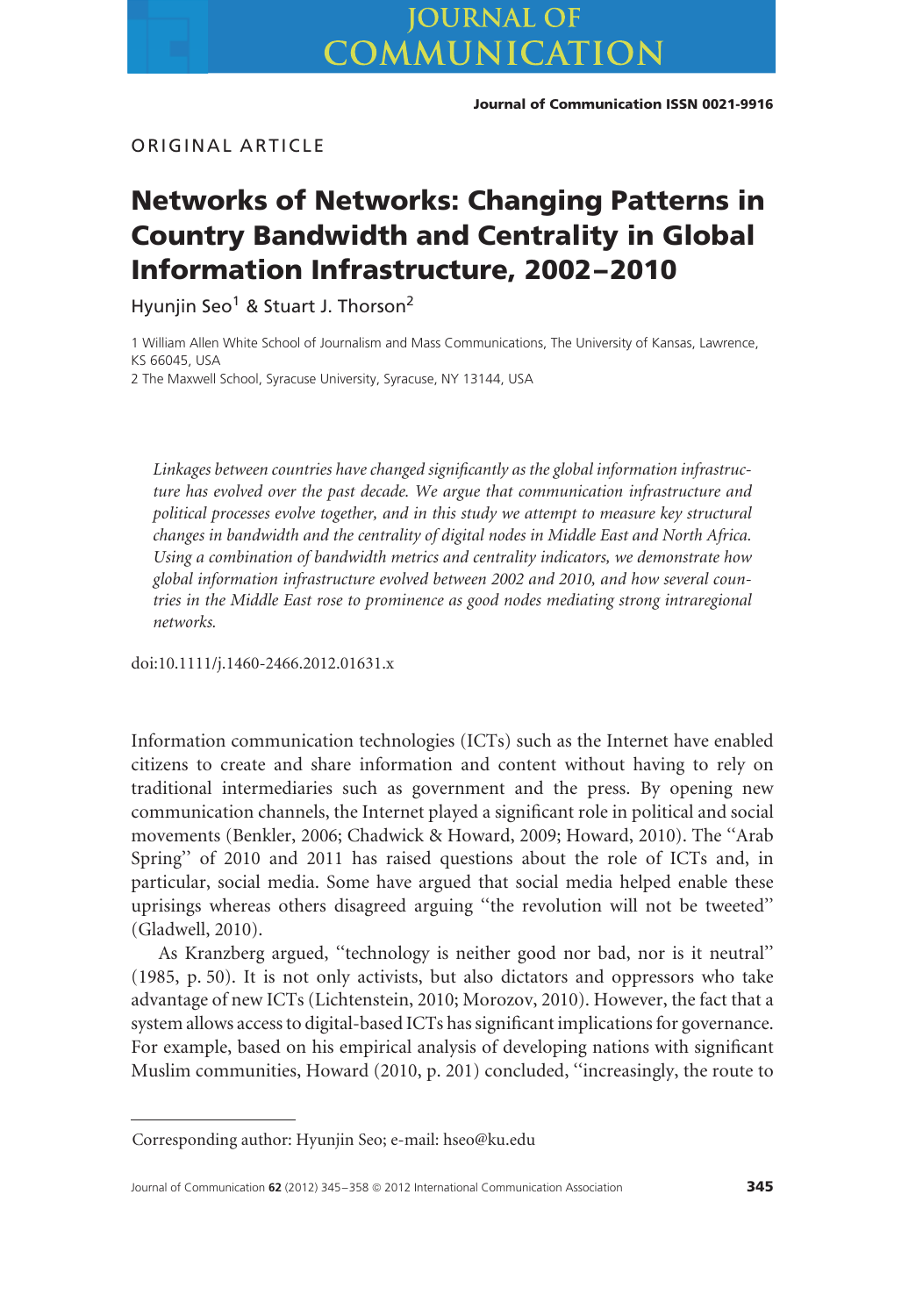democratization is a digital one.'' Although it may be too strong to argue that global changes in information infrastructure should be credited—or blamed—for social unrest, it is also a misstep to argue that this infrastructure had no role in the evolution of political protest in the Middle East.

Accounts of contemporary political change increasingly make reference to new patterns of communication between key actors. The most common approach to studying these changes is through the systematic analysis of content, changes in the structure of social networks in a community, or changes in the behavior of large numbers of people. At a much deeper level, however, the information infrastructure that connects nations can be measured and is worthy of attention in its own right. Most countries have a few Internet exchange points that connect their national network infrastructure to global flows of information. Often these exchange points are operated by the state or the national telecommunications provider, but increasingly they are operated by private contractors. These exchange points relay traffic to similar infrastructure in other countries, connecting the network of domestic digital technologies to an international network of countries.

A behavioral approach to communicative phenomena is important, but so too is the infrastructure in which communication occurs. A reasonable discussion about social media and political change must begin with some analysis of how connectivity between countries and within regions has changed in recent years. First, we examine changes in Internet connectivity over the past decade. Understanding how the networks of information infrastructure have changed globally is a prerequisite to understanding regional changes. Second, we examine changes in the ways that countries in North Africa and the Middle East are connected with each other and the rest of the world. Analyzing cross-country Internet connections matters as communication networks are keyfactorsfor mobilization, organization, and diffusion of political movements, and the Internet has become an important communication conduit in many parts of the world (Bennett, 2004; Chadwick & Howard, 2009; Howard, 2010; Moezzi, 2009). In the case of recent uprisings, there is evidence that activists in different countries shared their experiences through social media (Kirkpatrick & Sanger, 2011). However, there remains a need for empirical analyses of how countries in the Middle East and North Africa (MENA) have become woven into the fabric of the Internet. This study contributes to our understanding of the evolution of the Internet as it relates to recent changes in the MENA and, more generally, political movements in the age of information technology and global networks.

#### **Networked information society and political movements**

Facilitated by increasingly available and affordable digital network-based communication tools, the ways people and organizations connect with one another have changed dramatically over the past 2 decades (Benkler, 2006; Castells, 1996, 2000, 2004; Soete & Weel, 2005; Webster, 2002). Castells (1996, 2000, 2004) uses the term *network society* to describe the impact of new information and communications technologies on different levels of interactions in society. In a similar vein,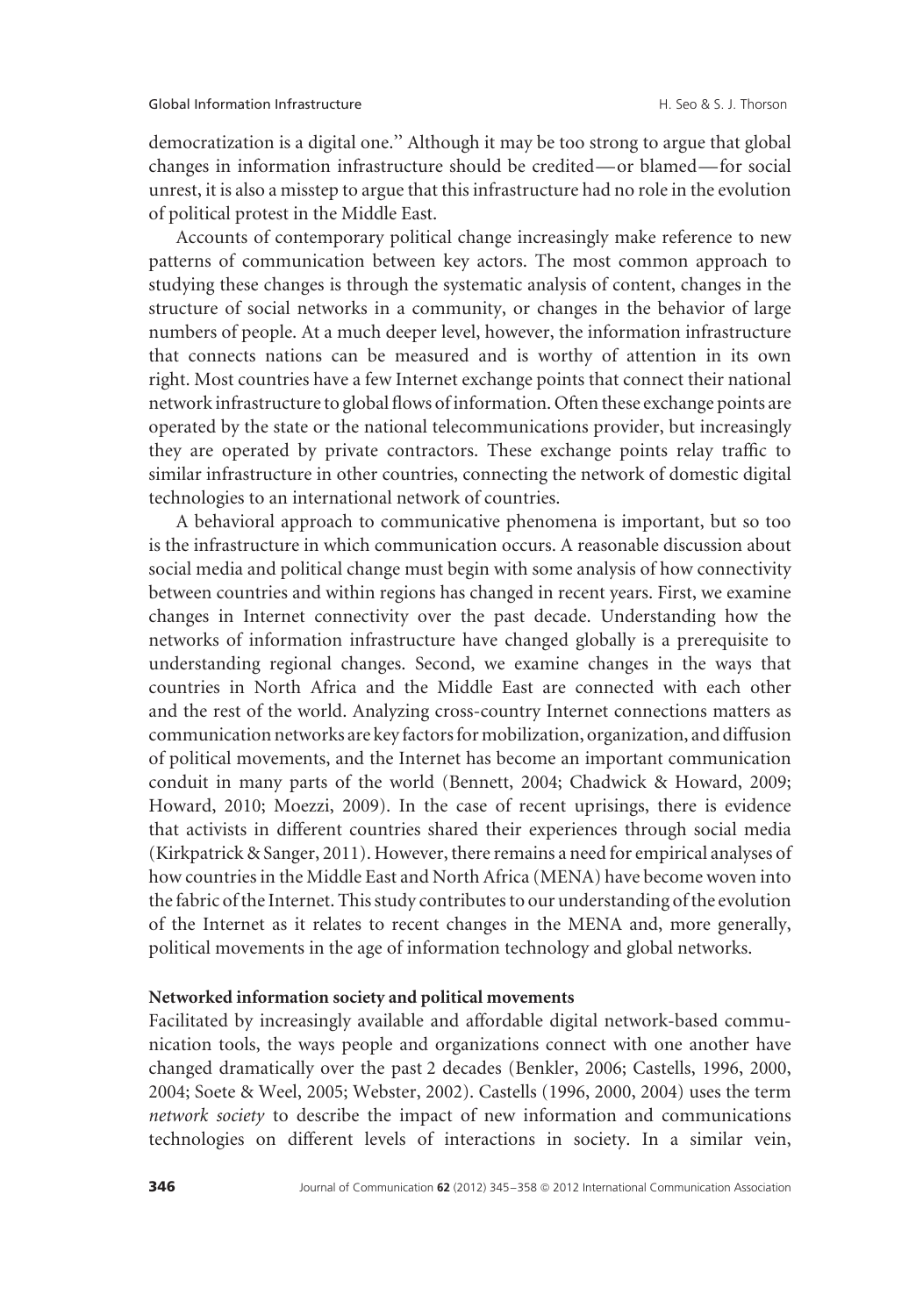Benkler (2006) argues that new digital technologies have brought about a *networked information economy* characterized by decentralization, nonproprietary strategies, nonmarket mechanisms, and more effective large-scale nonhierarchical cooperation. This networked information economy has resulted in an environment for public discourse where traditional mass media no longer maintain near exclusive control over ''filtering'' and ''accreditation'' (Benkler, 2006, p. 12). Citizens have become increasingly empowered to participate actively in the public sphere.

These characteristics of the networked information society have important implications for political and social movements. Most of all, the Internet has helped change the balance of power and the levels of freedom among actors because it is more resistant to state control and censorship than most traditional forms of mass media (Benkler, 2006, 2011; Howard, 2010). This greatly helped activists mobilize and organize their movements (Bennett, 2004; Chadwick & Howard, 2009; Howard, 2010; Moezzi, 2009). Young Egyptians were able to circumvent the state control of information by resorting to social media such as Facebook, and the result was an alternative public sphere for them. It is a shift from ''the mass-mediated public sphere to a networked public sphere'' (Benkler, 2006, p. 10).

Political movements in the networked information age also benefit from nonmarket peer production wherein decentralized and self-organized collaborations of individuals produce goods and services that are often made freely available to others without an expectation of direct material compensation (Benkler, 2006). During the recent events in the Middle East people in other countries collaborated with in-country protesters through online communication tools to produce and share information about the protests.

In addition, the Internet helps sustain both strong and weak network links for political mobilization (Benkler, 2011; Watts & Strogatz, 1998). Transnational network ties are facilitated, as the Internet makes communication and connections between ordinary citizens in different countries more affordable and available. Social media such as Facebook and Twitter helped Egyptians protesting at Tahrir Square and those following the news through social media feel a sense of community (Kirkpatrick & Sanger, 2011).

#### **Global Internet connectedness**

The Internet has become a fundamental information infrastructure for contemporary social movements. Activists use digital communication tools to build and maintain social relations with and learn from their counterparts in other countries. Protesters relied on social media to share information about protest tactics and to spread inspiring stories of success (Kirkpatrick & Sanger, 2011). Walid Rachid, a member of the April 6 Youth Movement, was quoted as saying, ''Tunis is the force that pushed Egypt, but what Egypt did will be the force that will push the world'' (Kirkpatrick & Sanger, 2011, p. 1). One of the latest examples in the United States is Occupy Wall Street Movement where protesters used various forms of social media to organize the movement and keep the momentum (Ngak, 2011).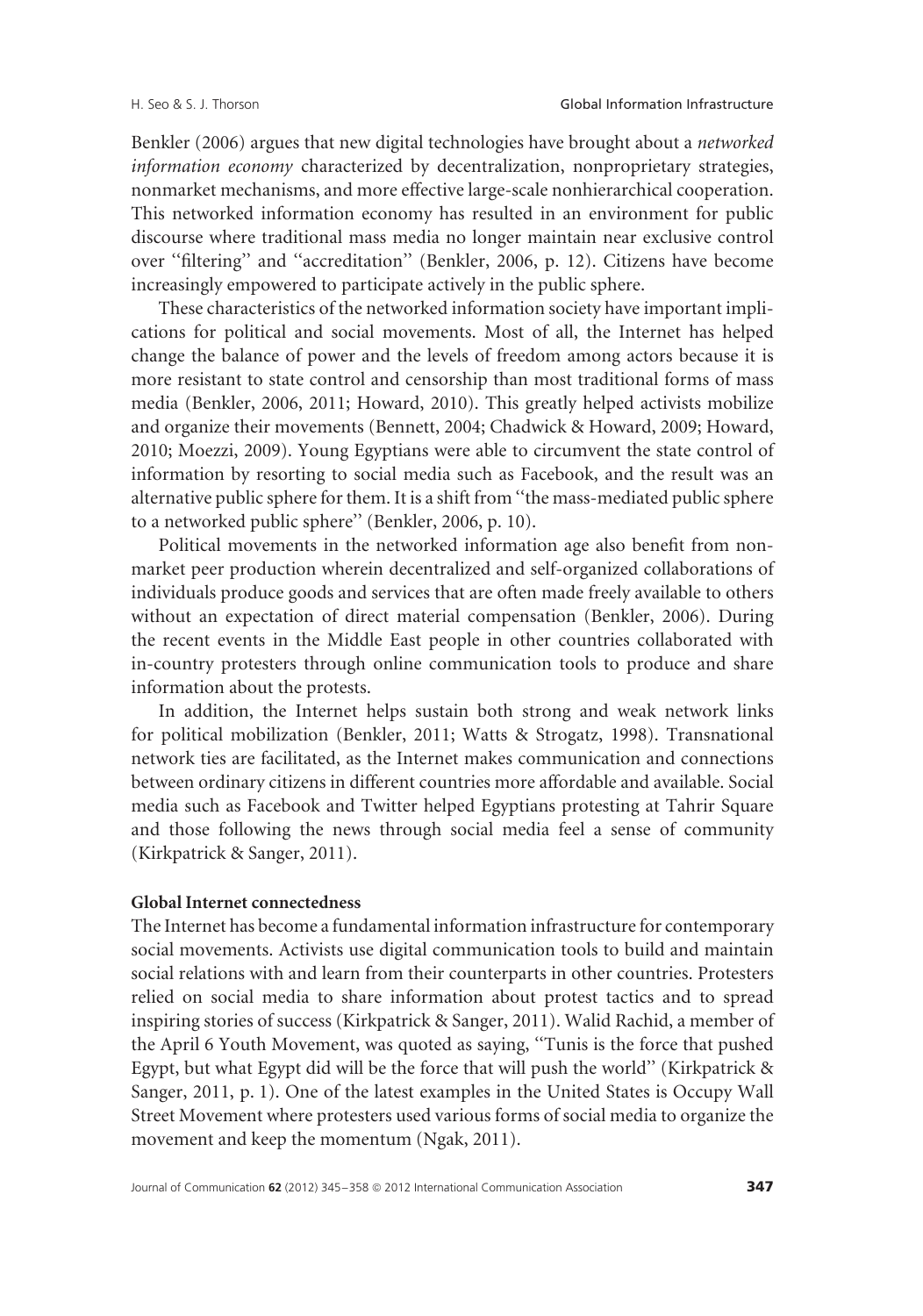Contagion, the diffusion of innovation, and protest waves all depend on the communication network among actors (Myers, 2000; Nickerson, 2008; Valente, 1993). Although networks may have been difficult to empirically study in the past, an ever-increasing number of online databases and significant improvements in computing power have enabled researchers to investigate complicated social networks. For example, Barnett (2001) conducted a longitudinal analysis of the international telecommunications network from 1978 to 1996. His analysis showed that the international telecommunications network has become denser, more centralized, and highly integrated over time. An updated picture of international telecommunications networks was provided by Lee, Monge, Bar, and Matei (2007). They found that the international telecommunication network has evolved toward a decentralized structure with increased clusters within the network and increasing connectivity within peripheral nations.

TeleGeography's published annual surveys of Internet traffic and capacity show that overall international Internet bandwidth has increased from fewer than 5 terabytes per second (Tbps) in 2005 to about 25 Tbps in 2009, with an annual growth rate of 10% in 2005 and more than 80% in 2009 (TeleGeography, 2009). International Internet bandwidth refers to the amount of data that can be transferred over the Internet, across national borders, in a given amount of time. International Internet bandwidth can be considered a useful indicator of global Internet connectedness, especially as previous research has shown that Internet bandwidth and Internet traffic tend to correlate (Barnett & Park, 2005).

Increasingly, scholars are using network analysis to identify the structure of Internet-based connections among countries. For example, Townsend (2001) analyzed Internet bandwidth to find that most countries have a direct Internet connection with the United States, and that U.S. Internet infrastructure functions as ''a massive switching station for traffic that originates and terminates in foreign countries'' (p. 1701). Barnett and Park's (2005) study on interdomain hyperlinks and Internet bandwidth between different countries showed similar results. The United States was the most central nation both in the hyperlink network and the international Internet bandwidth network in the early 2000s. In their analysis of the structure of international Internet traffic in 1998 and its correlations with other sociocultural networks, Barnett, Chon, and Rosen (2001) found that the international Internet traffic structure was significantly related to the structure of international telecommunications, trade, science, and asynchrony. Another study investigated the relationship between national culture and the structure of international Internet linkages (Barnett & Sung, 2005).

This article focuses on the structure of global Internet connectedness with the goal of providing a foundation for subsequent behavioral analyses of this topic. In this vein, the following research questions are investigated. How has the pattern of global Internet connections changed over the past decade? Have the centrality and degree of the MENA in the global Internet increased over the past decade in an absolute sense and in relation to countries outside the region?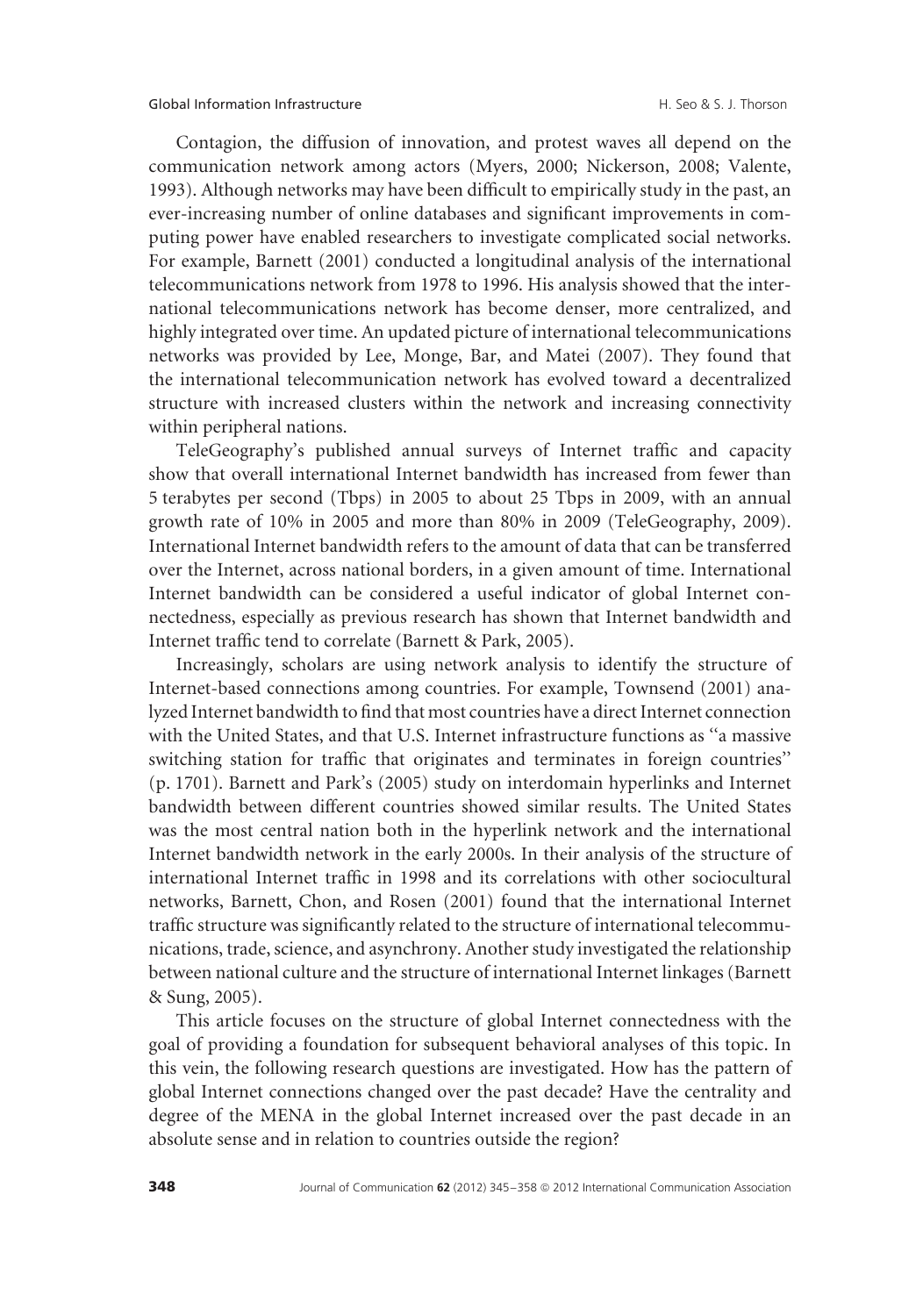#### **Methods**

The structure of the Internet connectedness is examined using network analysis—a set of procedures used to identify and measure structural properties of social systems based on relationships among entities in the system rather than on characteristics of the individual entities (Monge & Contractor, 2003; Newman, 2010; Rogers & Kincaid, 1981; Wasserman & Faust, 1994). Scholars have applied the concept of the network in analyzing issues related to global connectedness, including civil society (Anheier & Katz, 2005), transnational activism (Carpenter, 2007), international terrorism (Stohl & Stohl, 2007), diplomatic recognition, trade (Hafner-Burton, Kahler, & Montgomery, 2008), and international communication networks (Barnett, 2001; Barnett & Park, 2005; Barnett et al., 2001; Lee et al., 2007).

A network can be thought of as a set of nodes together with connections or links between these nodes. In this case, the nodes are countries and the links are direct Internet connections between the countries. Networks are commonly represented as graphs. A graph is directed if the edges (links between nodes) have a specific direction associated with them. A graph is undirected if the edges have no direction associated with them. This article assumes that graphs representing direct Internet connections are undirected as IP packets can flow in either direction through the links. Strength indicates the magnitude of the relationship and in this research it is measured by the Internet bandwidth capacity of each link.

One property of a network is the number of direct links a given node has. This number is termed the degree of the node. So a node that is directly connected to five other nodes would have a degree of 5. The density of a network is a central concept for defining global connectedness. The density of a network attempts to capture how interconnected a network is by showing the ratio of actual network links to possible network links (Newman, 2010). In an undirected network, the density is calculated by this formula: 2\**M*/(*V*\*[*V*−1]). In this formula, *V* refers to the number of nodes and *M* refers to the number of links.

Centrality measures are used to identify the most important, or ''central,'' nodes in a network (Newman, 2010). Many different measures of centrality have been suggested, and they include degree centrality, eigenvector centrality, betweenness centrality, closeness centrality, Katz, and Page Rank centrality (for a very readable overview of centrality measures, see Newman, 2010). Degree centrality and eigenvector centrality are two of the most widely used measures. A node's degree centrality refers to the number of edges connected to it, giving one centrality point for every network neighbor a node has. Thus degree centrality is a relatively simple measure of centrality. Eigenvector centrality is more sophisticated than degree centrality and takes into account the importance, not only the number, of edges connected to a node in determining the node's centrality. So a node's centrality score is proportional to the sum of the scores of its neighbors.

To describe the structure of the international Internet bandwidth network, the authors conducted longitudinal analyses of density, degree, and eigenvector centrality from 2002 to 2010. Graphs and statistics were calculated in R (R Development Core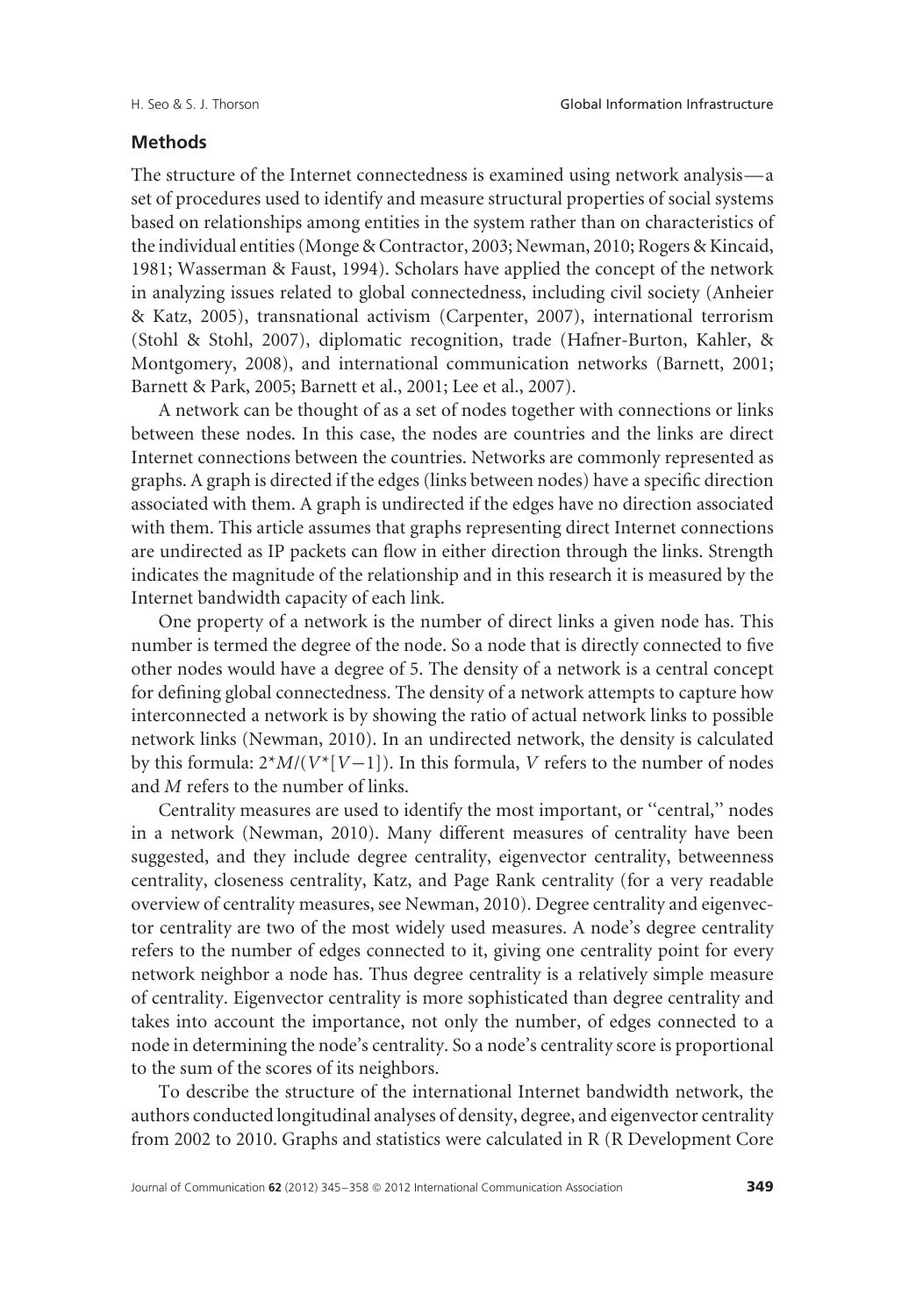Team, 2011) and networks were visualized using Gephi (Bastian, Heymann, & Jacomy, 2009).

Global Internet geography data obtained from TeleGeography were used to measure transnational Internet connections. Specifically, the authors analyzed country-to-country Internet bandwidth data from 2002 to 2010. Bandwidth refers to capacity and thus is an upper bound on actual bit flows. Given the time necessary to increase capacity, bandwidth also acts as a leading indicator for traffic. It is also important to remember that although the Internet is a packet switched network, the analysis in this article focuses only on direct connections between counties. The number of countries reporting Internet bandwidth greater than 0 was 187 in 2002 and 201 in 2010.

#### **Results**

Analysis of Internet bandwidth data identified interesting characteristics of connections among countries. First of all, the total amount of international Internet bandwidth has significantly increased in a manner reminiscent of the familiar power law from 931,319 Mbps (megabytes per second) in 2002 to 37,424,671 Mbps (about 36 Tbps) in 2010. A graphic representation of the international Internet bandwidth network for 2002 and 2010 based on node eigenvector centrality scores is presented in Figures 1 and 2. For the brevity of presentation, only countries with connections of degree 4 or greater in each year are shown in the figures. In the graphs, the diameter of the node is proportional to the node's eigenvector centrality. To denote countries, ISO 3166-1 alpha-2 codes using the English short country names were used.

The United States was the most important country in the 2002 Internet network based on both eigenvector centrality and degree. The eigenvector centrality of the United States was 1 and the degree was 124 in 2002. Following the United States in terms of eigenvector centrality were the United Kingdom, Germany, France, Italy, Singapore, Netherlands, and China.

In 2010, the United States maintained the highest degree with 94, but its eigenvector centrality (0.970) was second to the United Kingdom (1). Germany, China, Singapore, and Italy followed the United States in eigenvector centrality scores. In addition, compared with the 2002 network, more countries with degree 4 or greater appeared in the 2010 network (Figure 2).

The density of the global Internet network was 0.030 in 2002 and it rose to 0.034 in 2010. Although the values are not much different, it is important to understand that the density was maintained at that level despite the increasing number of the countries in the global Internet network. This is perhaps especially interesting in that the overall density actually increased over time (with the exception of 2002–2003) even as more countries were reporting being connected.

#### **Middle East and North Africa**

Total international Internet bandwidth within the MENA region has increased considerably between 2002 and 2010.<sup>1</sup> The total MENA bandwidth was 2,096 Mbps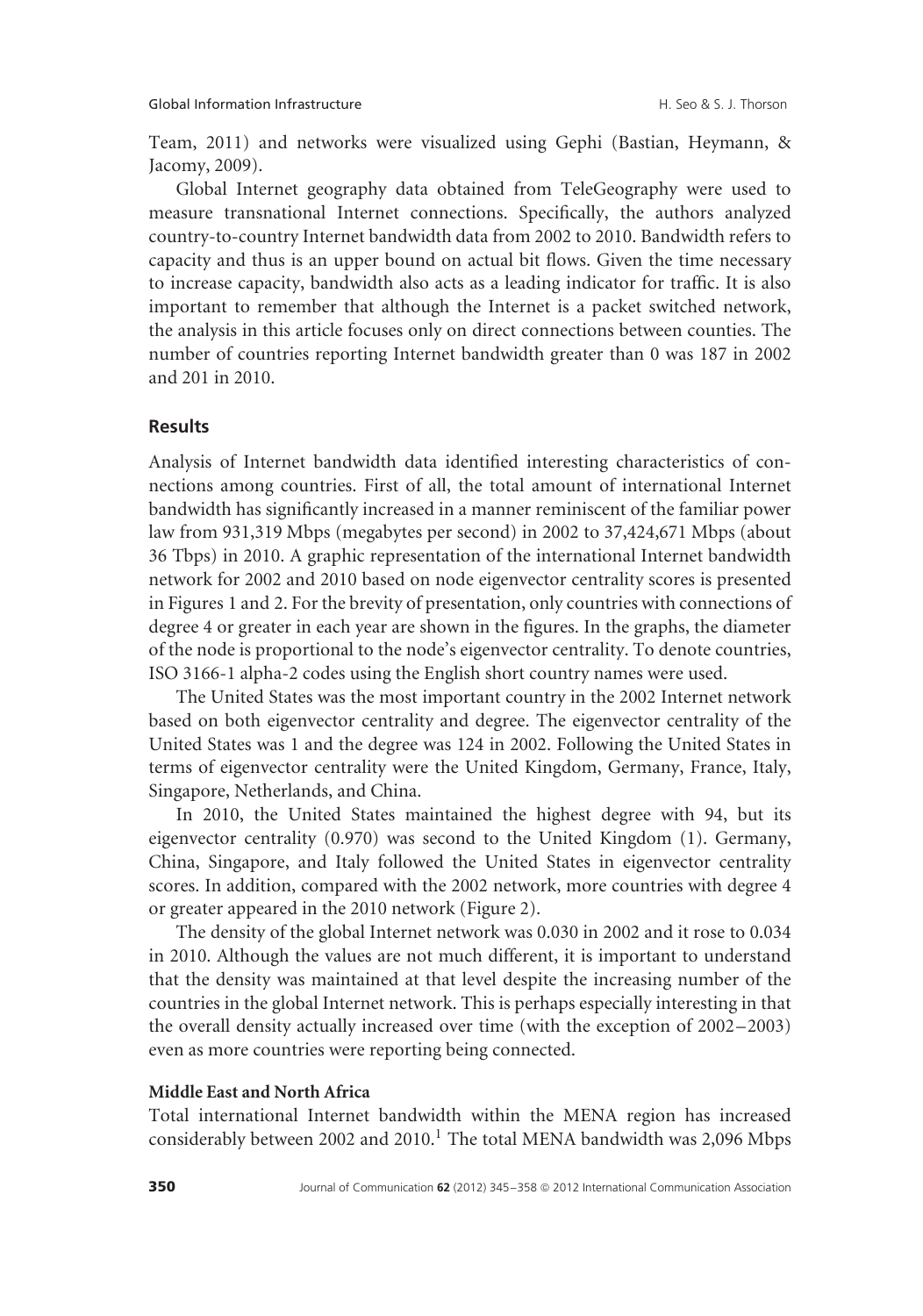

**Figure 1** Global Internet structure in 2002. For brevity of presentation, only countries with connections of degree 4 or greater are shown in the figure. The diameter of the node is proportional to the node's eigenvector centrality. Nodes in gray represent MENA countries. To denote countries, ISO 3166-1 alpha-2 codes using the English short country names are used.

in 2002 and increased to 375,798 Mbps in 2010. The growth in the Internet bandwidth within the region showed a power-law pattern similar to that found in worldwide bandwidth capacity. As Figure 2 demonstrates, quite a few MENA countries moved toward the center between 2002 and 2010. These MENA countries include the United Arab Emirates, Qatar, Egypt, and Saudi Arabia.

Figure 3 displays eigenvector centralities of MENA countries in comparison with other countries between 2002 and 2010. In Figure 3, the dotted gray line indicates the overall mean eigenvector centrality score for the given year. As shown in Figure 3, eigenvector centralities of several MENA countries have increasingly gotten greater than the overall mean eigenvector centrality of the world in 2008, 2009, and 2010. The *x*-axis in this figure represents the countries (nodes) in each year's dataset. The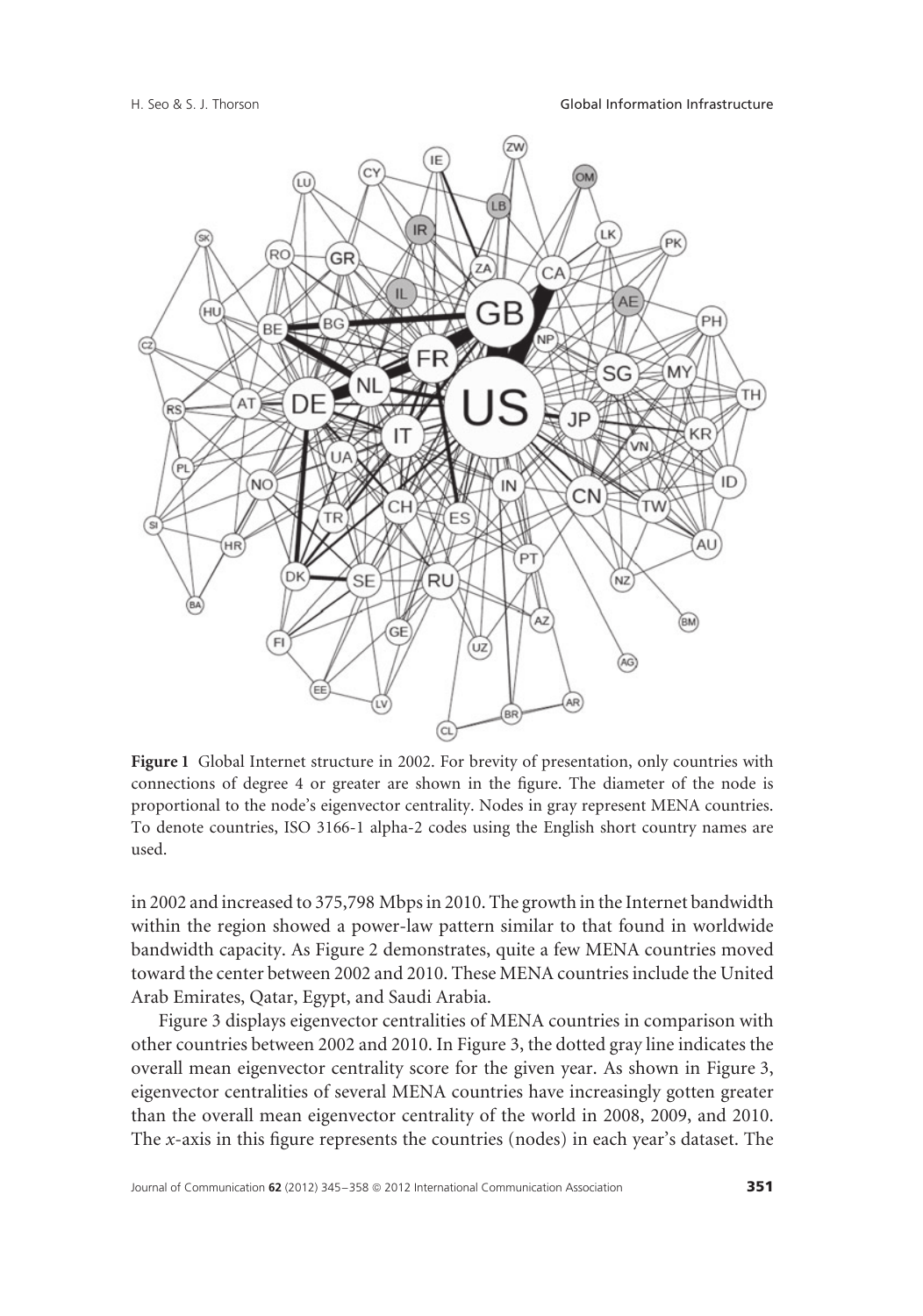Global Information Infrastructure **Here** H. Seo & S. J. Thorson



**Figure 2** Global Internet structure in 2010. For brevity of presentation, only countries with connections of degree 4 or greater in are shown in the figure. The diameter of the node is proportional to the node's eigenvector centrality. Nodes in gray represent MENA countries. To denote countries, ISO 3166-1 alpha-2 codes using the English short country names are used.

*y*-axis represents eigenvector centrality scores. Dotted gray line indicates the mean eigenvector centrality score for all countries that year. Dots in black represent MENA countries. For the non-MENA countries, darker areas of gray reflect overlapping centrality scores. Figure 3 is interesting because it reveals that although the mean centrality score for all the countries in the sample has been fairly constant between 2002 and 2010, some MENA countries, such as the United Arab Emirates, Qatar, and Egypt, became more important nodes in the network over time.

In 2002, Israel showed the highest eigenvector centrality (0.207) among the MENA countries whose data were available. Israel was followed by the United Arab Emirates (0.202), Iran (0.192), Lebanon (0.130), Oman (0.126), Saudi Arabia (0.099), Egypt (0.099), Bahrain (0.099), Yemen (0.088), Kuwait (0.084), Qatar (0.072), Syria (0.070), Jordan (0.060), Morocco (0.052), Algeria (0.025), Libya (0.014), Palestine Territory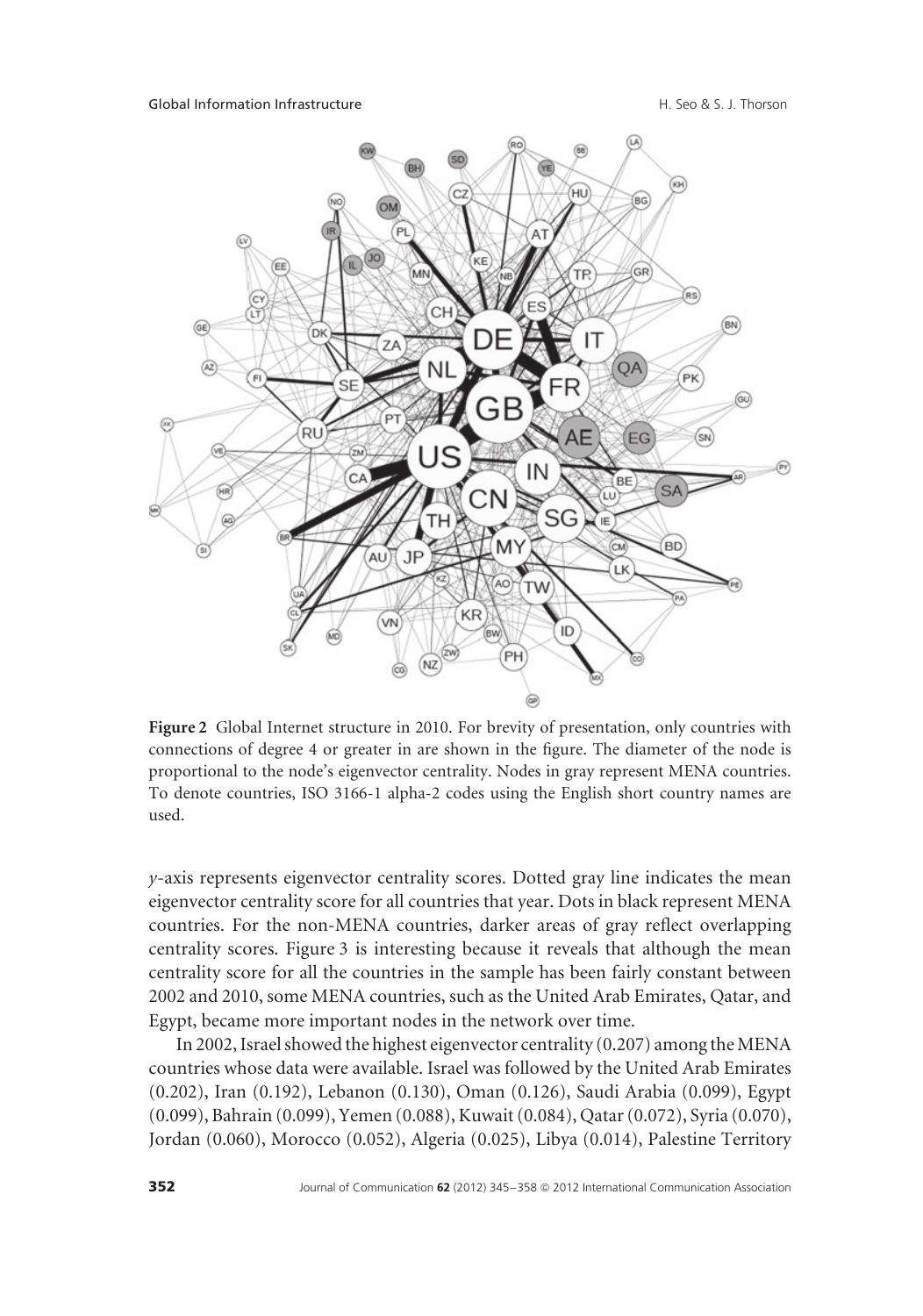

**Figure 3** Node eigenvector centrality 2002–2010.

(0.012), and Sudan (0.012). The United Arab Emirates showed the highest degree with 12, and the degree of Israel was 8. Data for Iraq and Tunisia were not available for 2002.

By 2010, the place of MENA countries in global information infrastructure had changed in interesting ways, both relative to the important information node of the United States and relative to each other. The United Arab Emirates emerged as the most important MENA country both in terms of eigenvector centrality (0.510) and degree (21). Moreover, Qatar (0.398) and Egypt (0.355) rose to become top three countries based on eigenvector centrality. They were followed by Saudi Arabia (0.354), Oman (0.215), Israel (0.167), Jordan (0.167), Bahrain (0.149), Iran (0.142), Sudan (0.136), Tunisia (0.113), Yemen (0.105), Kuwait (0.101), Lebanon (0.099), Algeria (0.080), Iraq (0.064), Morocco (0.050), Libya (0.030), Palestine Territory (0.030), and Syria (0.030). It is important to note that international Internet bandwidth for Egypt and Tunisia, at the forefront of the Arab Spring, has significantly increased during the period.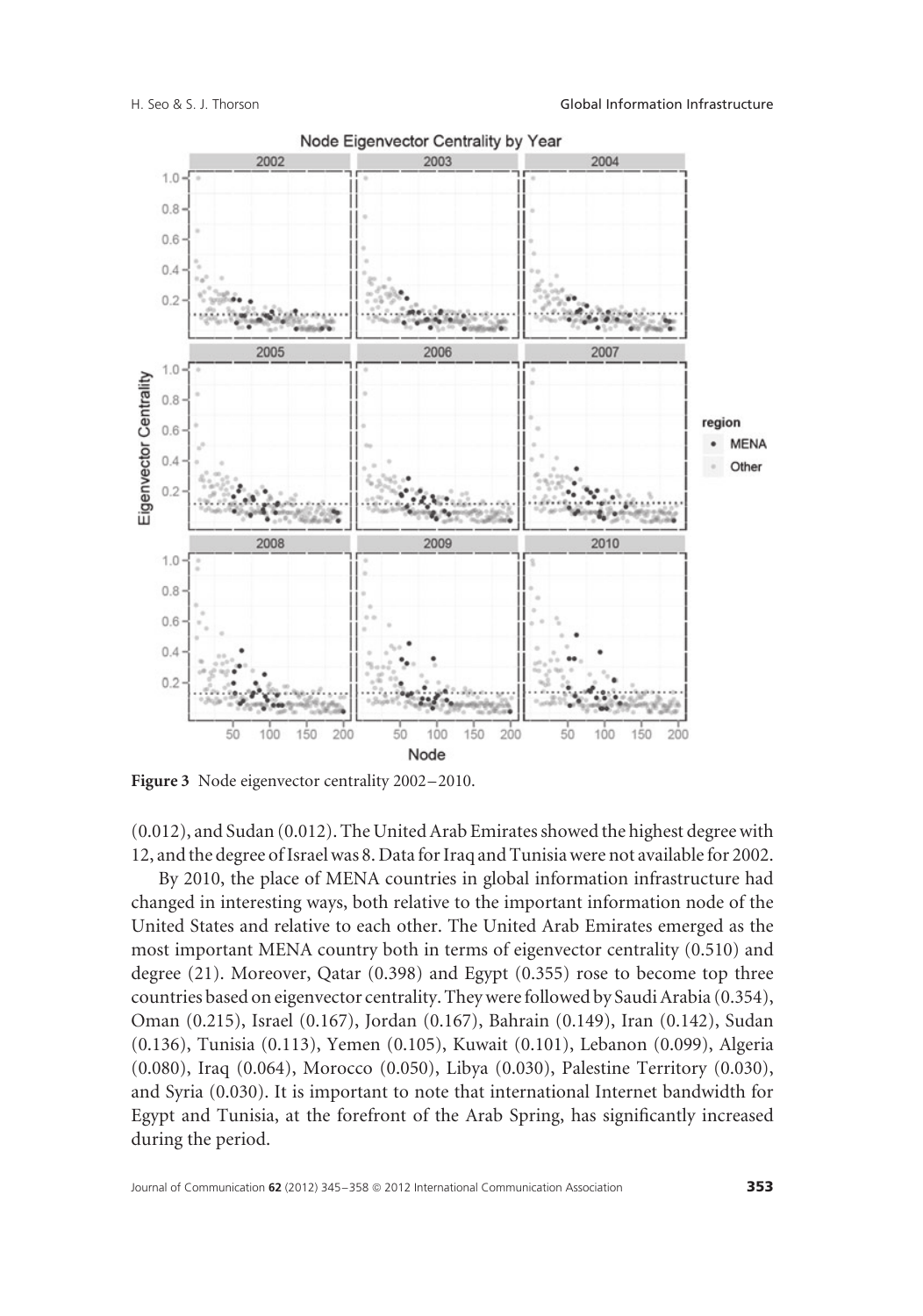#### **Discussion**

On the basis of an empirical analysis of global Internet connectedness for the past decade, this study has several important implications for research on social media and political activism. The structural analysis of the global Internet network in this study provides an important foundation for subsequent behavioral analyses of the role of social media in political movements. Although increased global connectedness through the Internet is a key assumption of many studies arguing the increased role of social media in political activism, few studies have tested the assumption empirically. This study's network analysis of international Internet bandwidth between 2002 and 2010 shows that global Internet connectedness has grown significantly during the period and has done so in an interestingly patterned way. Although there were variations in terms of countries positioned at the center of the Internet network, in general the countries that were central in the 2002 network generally remained so in 2010. These countries include the United States, the United Kingdom, Germany, France, China, Italy, and Singapore. It is likely that connections of those countries will grow faster than those in the periphery of the network.

The rich-getting-richer phenomenon is a commonly observed feature of naturally occurring networks (Barabási, 2002). This has important implications for diplomacy, trade, and global activism in the age of information technology and online social networking. For example, this suggests that countries that use these technologies effectively will, ceteris paribus, gain long-lasting and growing advantages if they do so sooner rather than later.

The results offer insights as to possible contagion effects of political movements. In this networked information society, behaviors of individuals and organizations are often facilitated by characteristics of ICTs systems within which they operate (Benkler, 2011). The fact that a system allows access to high-speed and relatively inexpensive networked ICTs has significant implications for governance and spread of movements within and across borders. Networked ICTs, in particular social media, played an important role in mobilization and spread of the Occupy Wall Street protests in the United States in 2011 (Ngak, 2011). Activists involved in the recent uprisings in the MENA region in 2010 and 2011 reported that they often relied on Internet-based communication tools to exchange ideas and discuss strategies with those in other countries (Kirkpatrick & Sanger, 2011).

Importantly, several countries in the MENA region have become more central in the global Internet network of 2010 than they were in 2002. These include the United Arab Emirates, Qatar, Egypt, and Saudi Arabia. In particular, it is important to note that Egypt has greatly increased its centrality in the network over the past decade. Egypt has become more connected with other countries (*degree*) and has become increasingly directly connected with important countries within the network (*eigenvector centrality*). In addition, Tunisia's international Internet bandwidth has grown considerably between 2006 and 2010. Does significantly increased Internet bandwidth in the MENA region have any direct correlation with recent uprisings in the region? This article does not test any correlational or causal claims regarding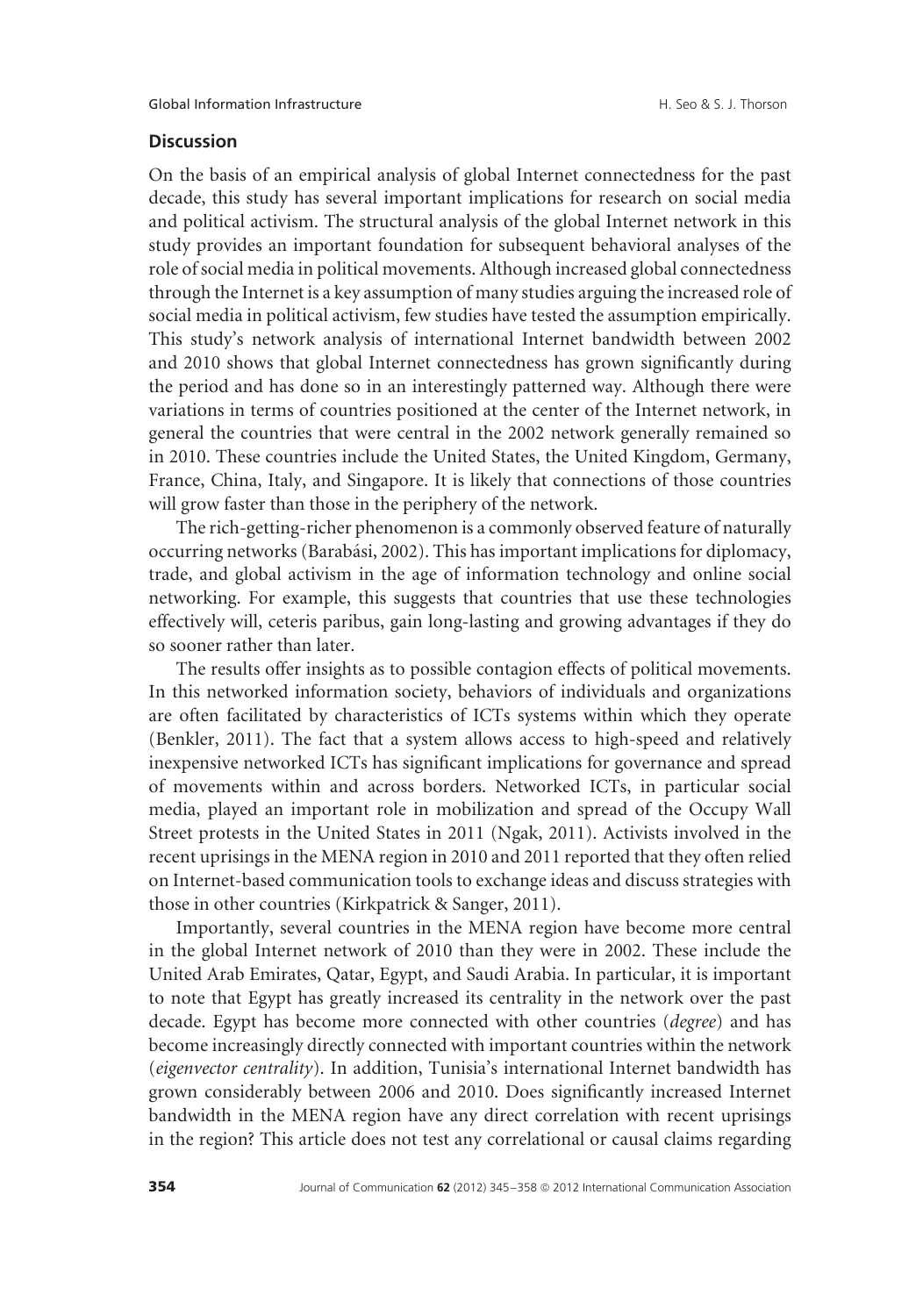the relationship between Internet connections and political movements. However, to the extent network structure enables or facilitates actions, perceptions, and policies, results reported here are consistent with arguments suggesting that more demands for political change may be expected to occur in MENA and that these demands may be patterned after demands expressed elsewhere. Understanding changes in the global Internet and how countries in the MENA region have evolved as part of the network is an important step toward understanding political movements in the region. The finding of the study that international Internet bandwidth within the region has increased provides an important clue as to possible contagion effects of political movements in the region.

The Internet has become an important tool for mobilization, organization, and diffusion of political movements in many parts of the world, and the system-level investigation of the structure of Internet helps researchers and scholars better understand changes in the global connectedness brought about by increasingly available and affordable high-speed networks. Network-induced changes have important implications for diplomacy, trade, and global activism. In addition, network concepts and analyses used in this study provide guidance for those wishing to analyze different types of transnational connections among countries and the resultant global network. As Slaughter (2009) puts it, ''connectedness'' is ''the measure of power'' in this world, and thus it is essential to understand how different types of connections are initiated, developed, and maintained in this network information age.

Although this analysis offers several new and interesting findings, it is important that readers be reminded of some limitations of the study. With regard to the analysis of international Internet bandwidth, it should be noted that TeleGeography's data set includes only countries whose transnational bandwidth data were available for a given year. This means that direct bandwidth connections between some small countries might have been left out. However, TeleGeography's data set is the most complete dataset available at this point and it includes most, if not all, major international bandwidth connections.

Future research must analyze relationships between patterns of international Internet bandwidth connections and amount and characteristics of political messages people in the MENA region exchanged via social media sites with people within the region and people outside the region. This will help us better understand possible direct connections between systems of ICTs and behavioral aspects related to social media and political movement. In addition, network analysis of individual-level ICTs connections of MENA activists with their counterparts within the region and outside the region will provide useful information to understand political activism in the networked information society.

An Internet is, of course, a network of networks. As countries develop, they make strategic choices about whether to invest in information infrastructure that routes traffic from their exchange points to those of their immediate neighbors, or whether to invest in information infrastructure that routes traffic from their exchange points to those of more distant countries. Sometimes these decisions are constrained by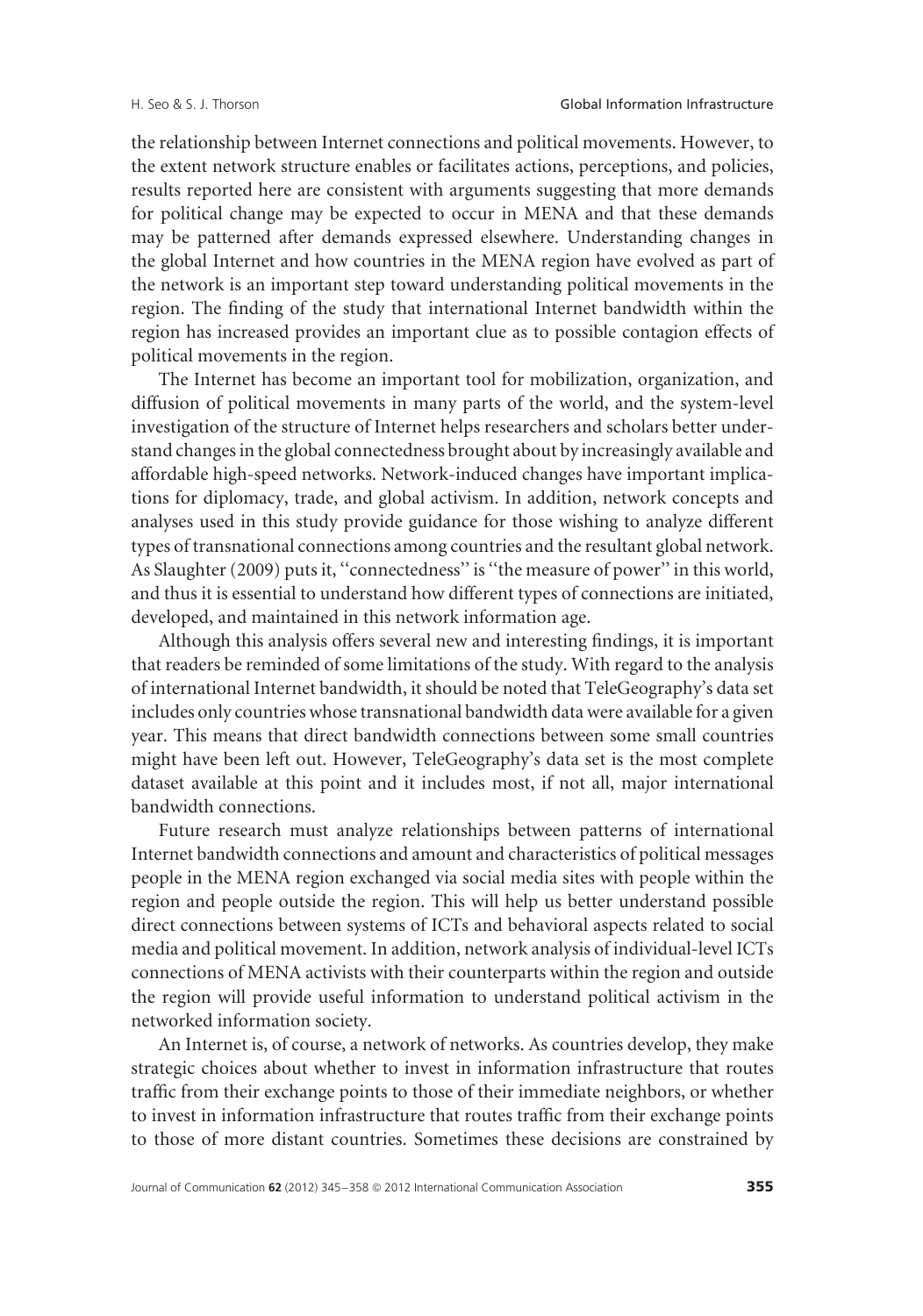available resources, and hooking up to an undersea trunk cable that connects to the United States, United Kingdom, or Europe is almost always a good way to improve the bandwidth available to users. But sometimes these decisions may also be political. The evolution of networks in North Africa and the Middle East suggests that over the last few years, governments have been improving the speed of connections between regional capitals. Where particular digital packets go in a network is almost randomly determined. But improving the bandwidth available between countries in this region, without having the United States, United Kingdom, or Europe as a mandatory point of passage, is evidence of the rising level of investment in an overall communication infrastructure for in-country and within-region use.

Changes in bandwidth and the linkage structure are observable of communication patterns. Knowledge of the content of such communication certainly reveals more about the ideas and norms being transmitted over networks, but comparing infrastructure reveals much about which communication links are valued. Understanding the pattern by which network relations change may also suggest how communication linkages may grow in the years ahead. Investing in new capacity is expensive and generally requires significant lead-time. In this way, investments in digital infrastructure provide the capacity to exploit new modes of communication, and the political or economic decision not to strengthen a tie or build a new node also reveals much about relations between countries. Communication behaviors must be interpreted in light of the structures within which they are manifested. Our analysis demonstrates that in the MENA, both the communication behaviors and structures have exhibited patterned changes over the past decade.

#### **Acknowledgments**

The authors thank the editors and anonymous reviewers for helpful comments for revision, Pamela Shoemaker and Mehrzad Boroujerdi for their valuable advice, and Molly Linhorst for her assistance with coding.

#### **Note**

1 The MENA countries analyzed in this study include Algeria, Bahrain, Egypt, Iran, Iraq, Israel, Jordan, Kuwait, Lebanon, Libya, Morocco, Oman, Palestine Territory, Qatar, Saudi Arabia, Sudan, Syria, Tunisia, the United Arab Emirates, and Yemen.

#### **References**

- Anheier, H., & Katz, H. (2005). Network approaches to global civil society. In H. Anheier, M. Glasius & M. Kaldor (Eds.), *Global civil society 2004/5* (pp. 206–221). London, England: Sage.
- Barabási, A. (2002). *Linked: The new science of networks*. Cambridge, MA: Perseus.
- Barnett, G. A. (2001). A longitudinal analysis of the international telecommunication network, 1978–1996. *American Behavioral Scientist*, **44**(10), 1638–1655. doi: 10.1177/0002764201044010007.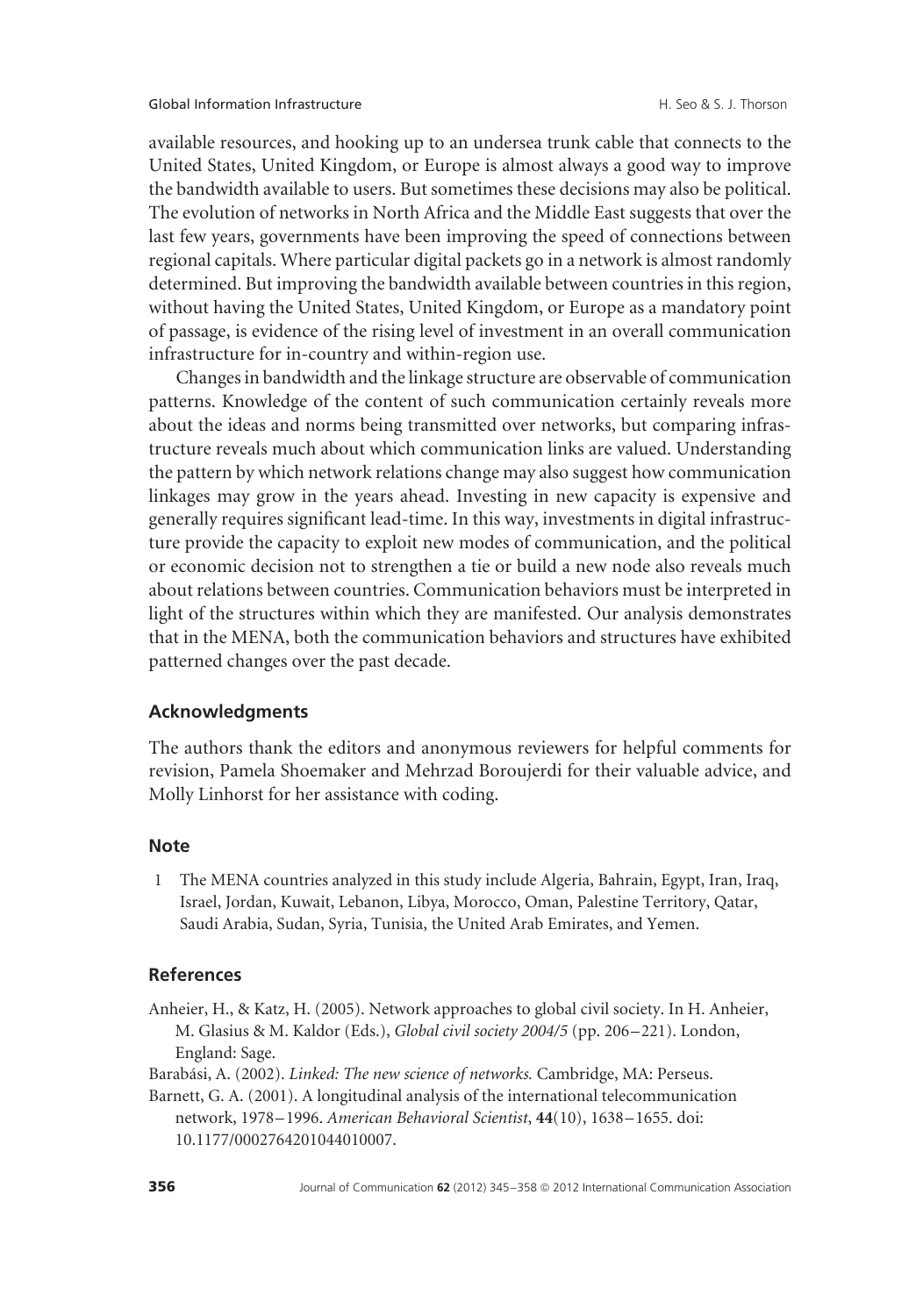- Barnett, G. A., Chon, B., & Rosen, D. (2001). The structure of the Internet flows in cyberspace. *Networks and Communication Studies*, **15**(1–2), 61–80.
- Barnett, G. A., & Park, H. W. (2005). The structure of international Internet hyperlinks and bilateral bandwidth. *Annals of telecommunications*, **60**(9–10), 1115–1132.
- Barnett, G. A., & Sung, E. (2005). Culture and the structure of the international hyperlink network. *Journal of Computer-Mediated Communication*, **11**(1), 217–238. doi: 10.1111/j.1083-6101.2006.tb00311.x.
- Bastian, M., Heymann, S., & Jacomy, M. (2009). Gephi: An open source software for exploring and manipulating networks. International AAAI Conference on Weblogs and Social Media.
- Benkler, Y. (2006). *The wealth of networks: How social production transforms markets and freedom.* New Haven, CT: Yale University Press.
- Benkler, Y. (2011). Networks of power, degrees of freedom. *International Journal of Communication*, **5**, 721–755.
- Bennett, W. L. (2004). Branded political communication: Lifestyle politics, logo campaigns, and the rise of global citizenship. In M. Micheletti, A. Follesdal, & D. Stolle (Eds.), *Politics, products, and markets: Exploring political vonsumerism past and present* (pp. 101–125). London, England: Transaction Books.
- Carpenter, C. R. (2007). Setting the advocacy agenda: Theorizing issue emergence and nonemergence in transnational advocacy networks. *International Studies Quarterly*, **51**(1), 99–120. doi: 10.1111/j.1468-2478.2007.00441.x.
- Castells, M. (1996). *The rise of the network society.* New York, NY: Blackwell.
- Castells, M. (2000). Materials for an exploratory theory of the network society. *British Journal of Sociology*, **51**(1), 5–24.
- Castells, M. (2004). Informationalism, networks, and the network society: A theoretical blueprint. In M. Castells (Ed.), *The network society: A cross-cultural perspective* (pp. 3–48). Northampton, MA: Edward Elgar.
- Chadwick, A., & Howard, P. N. (Eds.). (2009). *The handbook of Internet politics.* New York, NY: Routledge.
- Gladwell, M. (2010, October 4). Small change: Why the revolution will not be tweeted. *The New Yorker*.
- Hafner-Burton, E. M., Kahler, M., & Montgomery, A. H. (2008). Network analysis for international relations. *International Organization*, **63**(3), 559–592. doi: 10.1017/S0020818309090195.
- Howard, P. N. (2010). *The digital origins of dictatorship and democracy: Information technology and political Islam.* Oxford, England: Oxford University Press.
- Kirkpatrick, D. D., & Sanger, D. E. (2011, February 13). A Tunisian-Egyptian link that shoot Arab history. *The New York Times*.
- Kranzberg, M. (1985). The information age: Evolution or revolution? In B. Guile (Ed.) *Information technologies and social transformation* (pp. 35–54). Washington, DC: National Academy Press.
- Lee, S., Monge, P. R., Bar, F., & Matei, S. (2007). The emergence of clusters in global telecommunications networks. *Journal of Communication*, **57**(3), 415–434. doi: 10.1111/j.1460-2466.2007.00350.x.

Lichtenstein, J. (2010, July 12). Digital diplomacy. *The New York Times*.

Moezzi, M. (2009, December 7). Iran's green revolutionaries pack a powerful punch. NPR. Retrieved from http://www.npr.org/templates/story/story.php?storyId=121052945.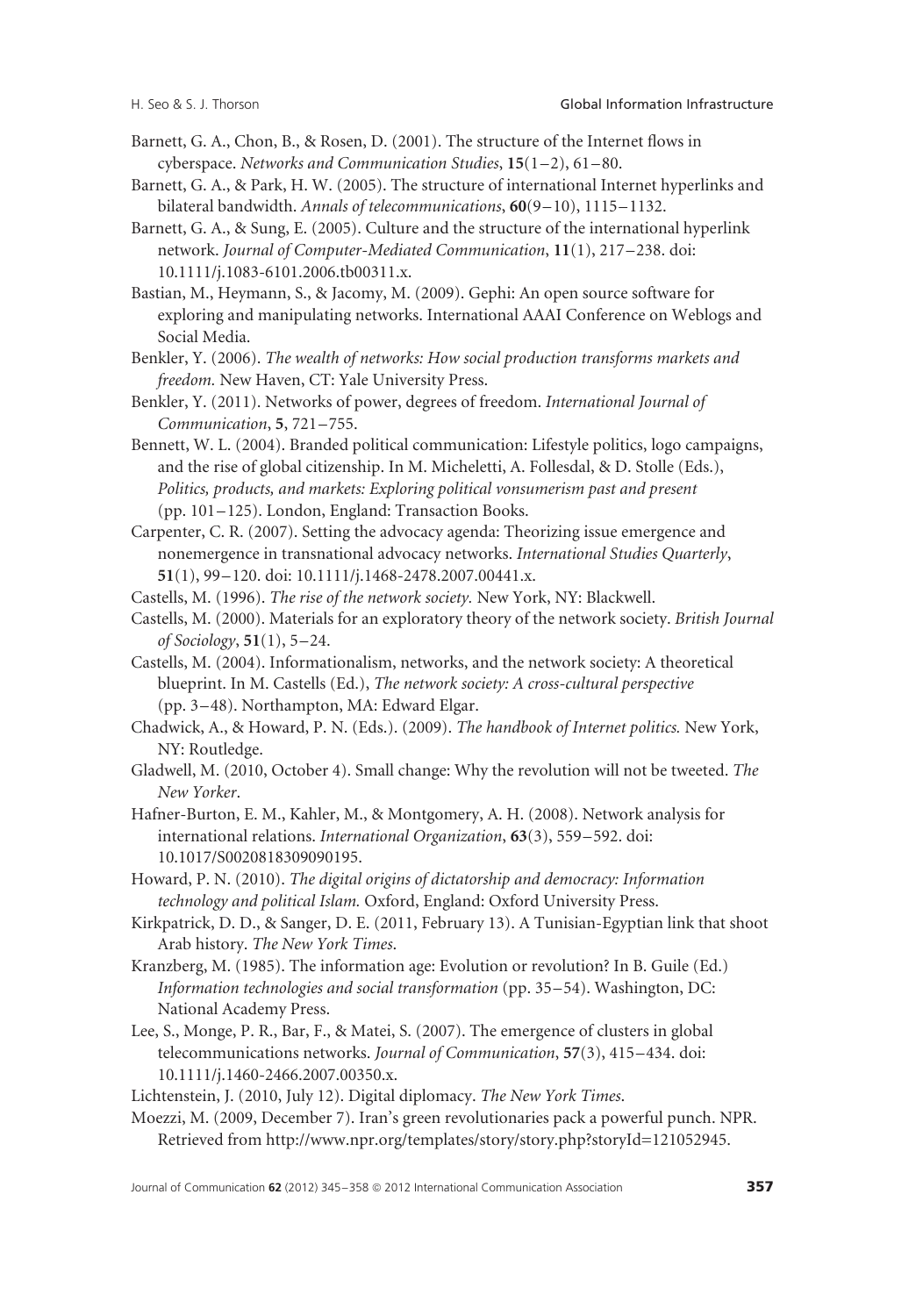- Monge, P. R., & Contractor, N. S. (2003). *Theories of communication networks.* New York, NY: Oxford University Press.
- Morozov, E. (2010, February 20). The digital dictatorship. *The Wall Street Journal*. Retrieved from http://online.wsj.com/article/NA\_WSJ\_PUB:SB10001424052748703983004575073 911147404540.html.
- Myers, D. J. (2000). The diffusion of collective violence: Infectiousness, susceptibility, and mass media networks. *American Journal of Sociology*, **106**, 173–208. doi: 10.1086/303110.
- Newman, M. E. J. (2010). *Networks: An introduction.* Oxford, England: Oxford University Press.
- Ngak, C. (2011). Occupy Wall Street users social media to spread nationwide. CBS. Retrieved from http://www.cbsnews.com/8301-501465\_162-20117291-501465.html.
- Nickerson, D. W. (2008). Is voting contagious? Evidence from two field experiments. *American Political Science Review*, **102**(1), 49–57. doi: 10.1017/S0003055408080039.
- R Development Core Team. (2011). R: A language and environment for statistical computing. R Foundation for Statistical Computing, Vienna, Austria. Retrieved from http://www.R-project.org/.
- Rogers, E. M., & Kincaid, D. L. (1981). *Communication networks: Toward a new paradigm for research.* New York, NY: The Free Press.
- Slaughter, A.-M. (2009). America's edge: Power in the networked century. *Foreign Affairs*, **88**(1), 94–113.
- Soete, L., & Weel, B. T. (2005). *The economics of the digital society.* Northampton, MA: Edward Elgar.
- Stohl, C., & Stohl, M. (2007). Networks of terror: Theoretical assumptions and pragmatic consequences. *Communication Theory*, **17**(2), 93–124. doi: 10.1111/j.1468-2885.2007. 00289.x.
- TeleGeography. (2009). Global Internet Geography Executive Summary. Retrieved from http://www.telegeography.com/research-services/global-Internet-geography/.
- Townsend, A. M. (2001). Network cities and the global structure of the Internet. *The American Behavioral Scientist*, **44**(10), 1697–1716. doi: 10.1177/00027640121957998.
- Valente, T. (1993). Diffusion of innovations and policy decision-making. *Journal of Communication*, **43**(1), 30–45. doi: 10.1111/j.1460-2466.1993.tb01247.x.
- Wasserman, S., & Faust, K. (1994). *Social network analysis: Methods and applications.* Cambridge, England: Cambridge University Press.
- Watts, D., & Strogatz, S. (1998). Small world. *Nature*, **393**, 440–442.
- Webster, F. (2002). *Theories of the information society.* New York, NY: Routledge.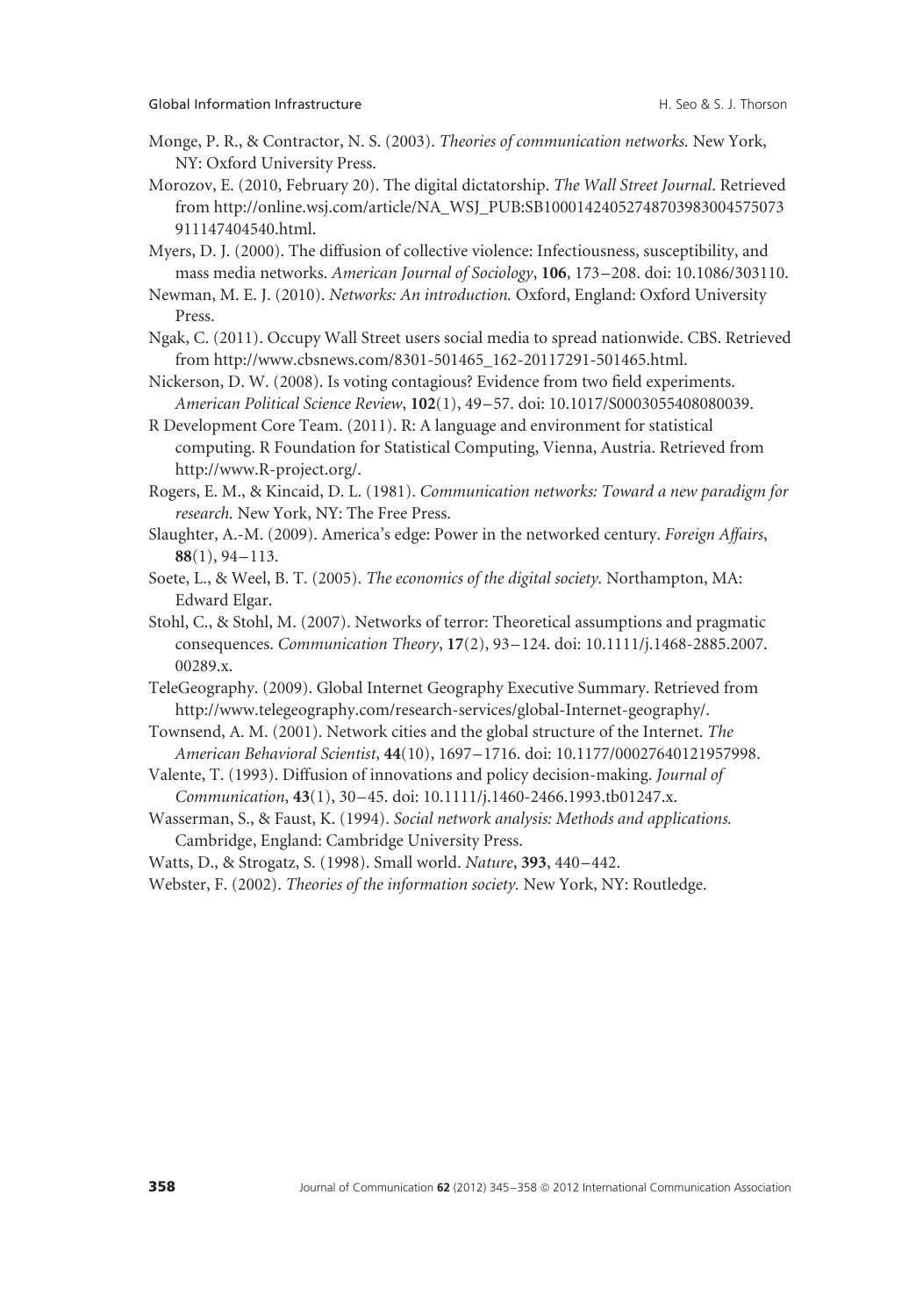网络的网络:2002 至 2010 年国家带宽和中心地位在国际信息基础建设中的变化规律

Hyunjin Seo, Ph.D.

堪萨斯大学 William Allen White 新闻与大众传播学院

Stuart J. Thorson, Ph.D.

## 雪城大学 Maxwell 学院

【摘要:】

由于国际信息基础建设在过去十年的发展,各国之间的联系已发生显著改变。本文 认为传播基础设施和政治进程的发展同步。在本研究中,作者试图测量在中东和北非带 宽和数字节点中心的关键结构性变化。本文通过带宽测量和核心指标的组合展示国际信 息基础建设在 2002 年和 2010 年间是如何演变的,以及中东的若干国家如何异军突起成 为优秀节点来调解强大的区域内网络。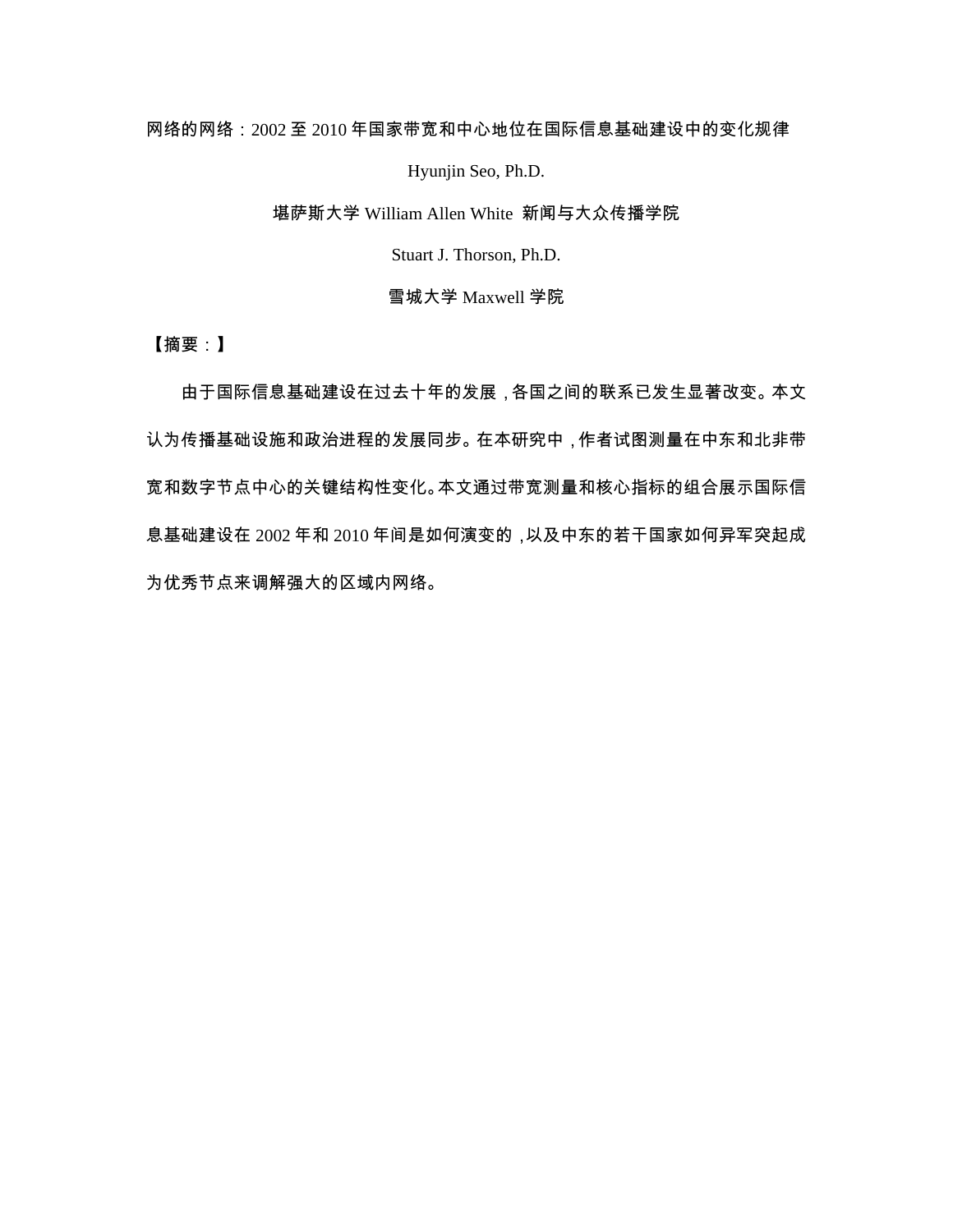Des réseaux de réseaux : les motifs changeants dans la bande passante et la centralité des pays

dans l'infrastructure informationnelle mondiale, 2002—2010

Hyunjin Seo, Ph.D.

Stuart J. Thorson, Ph.D.

Les liens entre les pays ont changé de façon importante au cours de la dernière décennie, alors que l'infrastructure informationnelle mondiale évoluait. Nous soutenons que l'infrastructure de communication et les processus politiques évoluent ensemble, et dans cette étude nous cherchons à mesurer les changements structurels clés dans la bande passante et la centralité des nœuds numériques au Moyen-Orien et en Afrique du Nord. Par une combinaison de mesures de bande passante et d'indicateurs de centralité, nous démontrons comment l'infrastructure informationnelle mondiale a évolué entre 2002 et 2010 et comment plusieurs pays du Moyen-Orient sont devenus connus comme étant de bons nœuds médiant des réseaux intrarégionaux forts.

Mots clés : Moyen-Orient, Afrique du Nord, infrastructure informationnelle, bande passante, analyse de réseaux, Internet, effets de contagion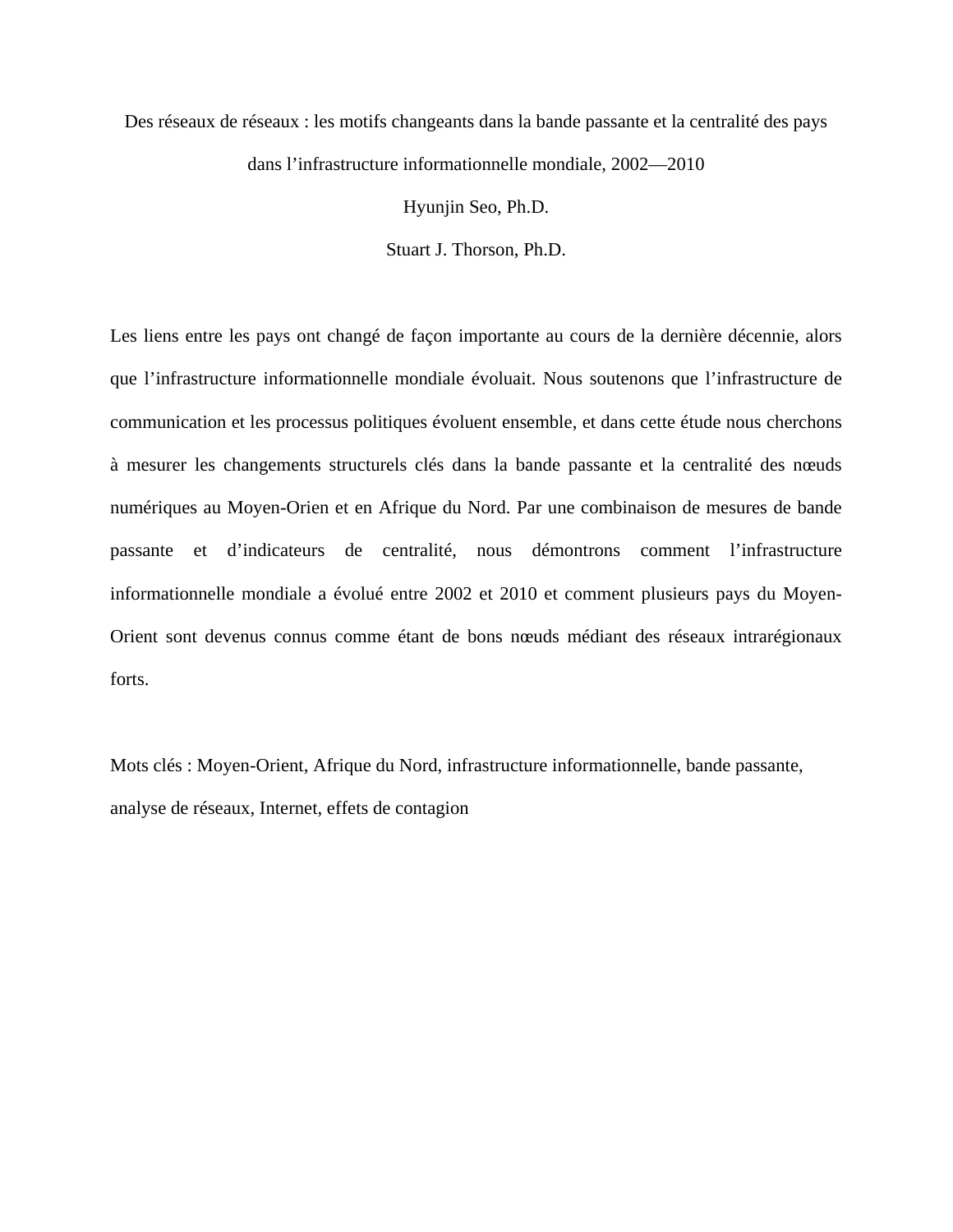Netzwerke der Netzwerke: Die Auswirkungen von Veränderungen in den Bandbreite- und Zentralitätsmuster eines Landes auf die globale Informationsinfrastruktur zwischen 2002 und 2010

Verbindungen zwischen Ländern haben sich durch die Entwicklung der globalen Informationsinfrastruktur in den letzten Jahrzehnten dramatisch verändert. Wir argumentieren, dass sich Kommunikationsinfrastruktur und politische Prozesse parallel entwickeln und versuchen deshalb in dieser Studie Schlüsselinfrastrukturveränderungen in der Bandbreite und der Zentralität der digitalen Schnittstellen im Nahen Osten und Nordafrika zu messen. Wir nutzen eine Kombination aus Bandbreitenmetrik und Zentralitätsindikatoren und zeigen, wie sich die globale Infrastruktur zwischen 2002 und 2010 entwickelt hat und wie verschiedene Länder im Nahen Osten bedeutender wurden, weil gute Schnittstellen starke intraregionale Netzwerke begünstigten.

Schlüsselbegriffe: Naher Osten, Nordafrika, Informationsinfrastruktur, Bandbreite, Netzwerkanalyse, Internet, Ansteckungseffekt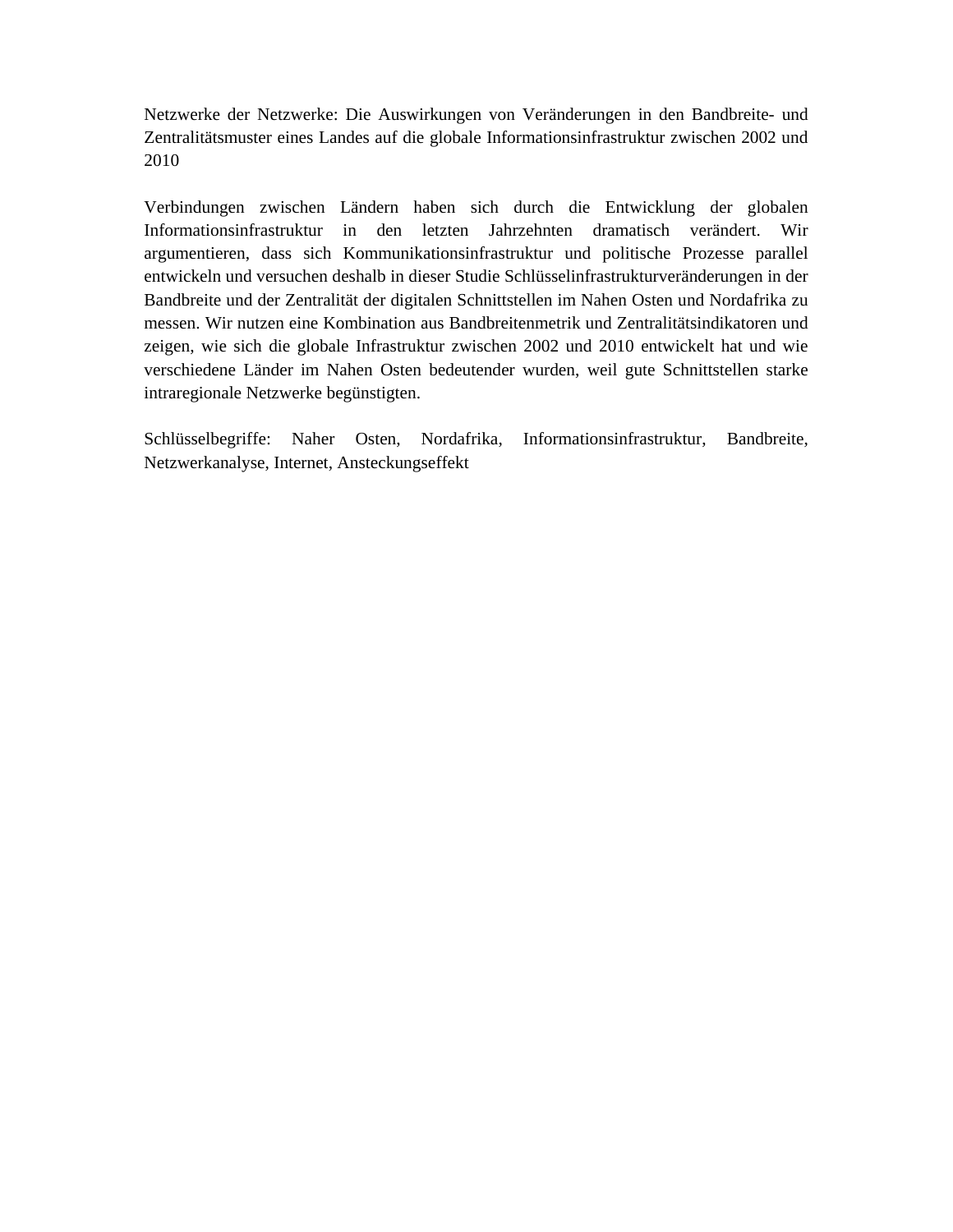## 네트웍들의 네트웍들: 2002-2010 년 사이의 글로벌 정보인프라에서의 국가 광역대와

## 중심성에서의 변화 형태들에 관한 연구

Hyunjin Seo, Ph.D.

Stuart J. Thorson, Ph.D.

## 요약

국가들간의 연계점들은 지난 10 년간 글로벌 정보 인프라가 진전되면서 커다란 변화를 겪어 왔다. 본 논문은 커뮤니케이션 인프라와 정치적 과정들이 함께 진전되었다는 것을 주장하였으며, 우리는 중동지역과 북 아프리카내에서의 디지털 노드의 광역대와 중심성내에서의 주요 구조적 변화들을 측정하려고 시도하였다. 광역대 매트릭스와 중심성 요소들의 조합을 통하여, 우리는 지난 2002 년부터 2010 년동안 어떻게 글로벌 정보 인프라가 진전되어 왔는지, 그리고 어떻게 중동지역의 여러 국가들이 지역간 네트웍을 형성하면서 현저하게 발전되어 왔는지를 증명하였다.